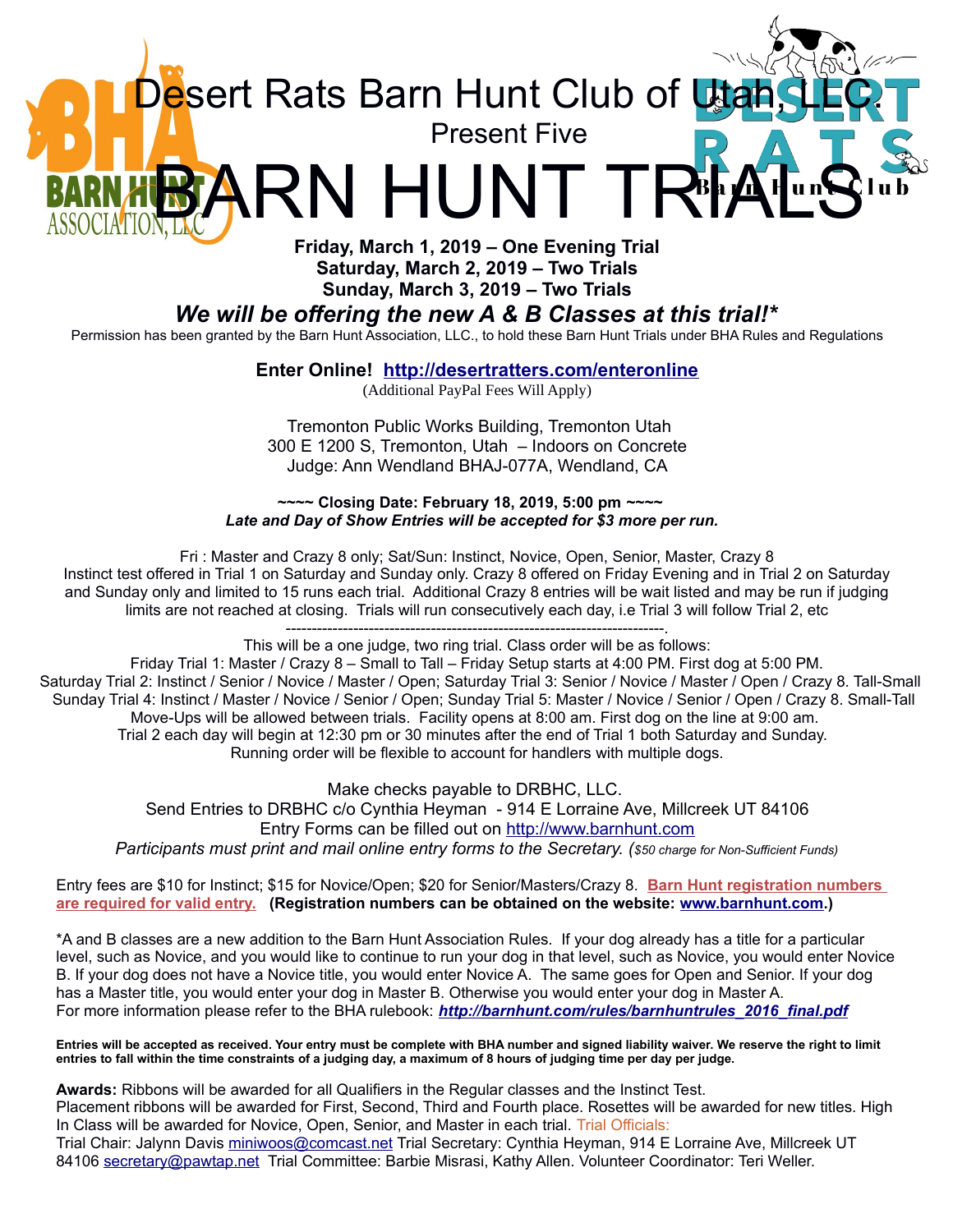### Exhibitor Information

- 1. Barn Hunt information, dog registration, rules and more can be found at [www.barnhunt.com](http://www.barnhunt.com/)
- 2. Dog's minimum age to compete in the Barn Hunt Trial is 6 months of age.
- 3. All dogs must be under control and on a short leash while on trial grounds except while showing. Flexi leashes and electric collars are not permitted at the show site.
- 4. There is no smoking in this facility or on the grounds. If you must smoke you will need to do so inside your vehicle and dispose of the butts in the vehicle also.
- 5. Please pick up after your dog and dispose of waste in appropriate containers outside the building.
- 6. Bitches in season may compete at Barn Hunt trials. They will be run at the end of each class. Bitches in season must wear pants. If bringing a bitch in season, please inform the trial committee prior to the trial and inform all exhibitors at the judge's briefing.
- 7. Refunds offered only for injured dogs with veterinary note. Requests for refunds must be made by the closing date. Entry fees will not be refunded after the closing date in the event that a dog is absent, disqualified, excused or barred from competition by action of the Event Committee.
- 8. Every attempt will be made to hold this event as scheduled. In the event of an "act of God' such as flood or fire, or civil disturbances or any other causes beyond the control of the organizing committee, an event may be canceled. We will make every attempt to contact entrants and inform them of the cancellation. We will return all or part of the entry fees at our discretion.
- 9. Disruptive dogs will have to be crated outside of the trial area. If your dog cannot handle other dogs or people walking past their crate, plan to crate outside the trial area.
- 10. Please make sure your crate is secure as the dogs may be highly excited. If your dog is overly excited do not leave him/her unattended.
- 11. Directions to the trial site: From I-15 take exit 376. Turn north onto UT-13. Head north on UT-13 (4200 W) for 1.1 Miles. Turn left (west) onto W 10400 N and head east for 1 mile. The building is on the right (north) side of the street.
- 12. Lunch: We will have a lunch vendor on Saturday and Sunday providing lunch for a small cost.

For more information, future trials and club details, please visit the website [http://www.desertratters.com](http://www.bhcnu.com/) and join the Yahoo Group: https://groups.yahoo.com/groups/barnhuntutah And on Facebook: <https://www.facebook.com/groups/BarnHuntNU/>

#### **Tremonton Utah Hotels/Motels/Campgrounds that will accept dogs**

Motel 6 - 585 W Main St, Tremonton, UT 84337 (435) 257-5675

Hampton Inn - 2145 W Main St, Tremonton, UT 84337 (435) 257-6000

Crystal Springs Campground - 8215 UT-38, Honeyville, UT 84314 (435) 279-8104 [http://www.crystalhotsprings.net](http://www.crystalhotsprings.net/) There may be RV dry-camping on-site, but we have not yet worked out the details with the facility. Please check before the trial when we will have more information.

All motels have been notified that disciplinary action WILL be taken if property is abused. As rules may change, please check with hotels before registering. **BHA rules & common courtesy: you are responsible for picking up after your dogs at the motels and show site.**

## *VOLUNTEER SIGN UPS*

*A volunteer sign-up board will be available at the beginning of each day. WE WILL NEED PEOPLE TO COME EARLY ON FRIDAY TO HELP SETUP, AND STAY ON SUNDAY AFTER THE LAST CLASS TO TEAR DOWN!* We are unable to access the building before 4PM on Friday Afternoon. We need help to unload straw and fencing as well as constructing rings and blinds. Any and all hands that can help us out will be very appreciated.